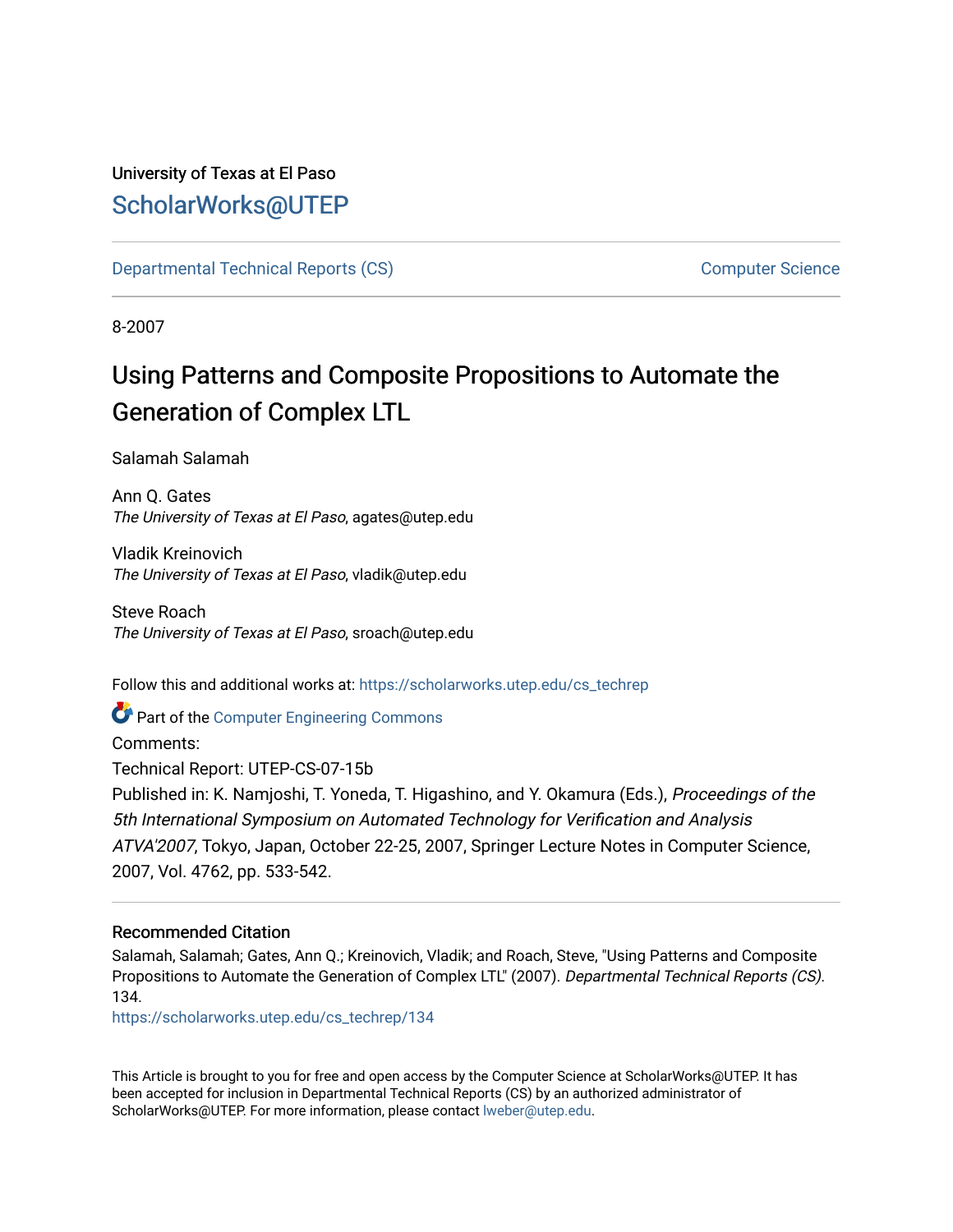# Using Patterns and Composite Propositions to Automate the Generation of LTL Specifications

Salamah Salamah, Ann Q. Gates, Vladik Kreinovich, and Steve Roach Dept. of Computer Science, University of Texas at El Paso El Paso, TX 79968, USA

#### Abstract

Property classifications and patterns, i.e., high-level abstractions that describe common behavior, have been used to assist practitioners in generating formal specifications that can be used in formal verification techniques. The Specification Pattern System (SPS) provides descriptions of a collection of patterns. Each pattern is associated with a scope that defines the extent of program execution over which a property pattern is considered. Based on a selected pattern, SPS provides a specification for each type of scope in multiple formal languages including Linear Temporal Logic (LTL). The (Prospec) tool extends SPS by introducing the notion of Composite Propositions (CP), which are classifications for defining sequential and concurrent behavior to represent pattern and scope parameters.

In this work, we provide definitions of patterns and scopes when defined using CP classes. In addition, we provide general (template) LTL formulas that can be used to generate LTL specifications for all combinations of pattern, scope, and CP classes.

## 1 Introduction

Although the use of formal verification techniques such as model checking [4] and runtime monitoring [8] improve the dependability of programs, they are not widely adapted in standard software development practices. One reason for the hesitance in using formal verification is the high level of mathematical sophistication required for reading and writing the formal specifications required for the use of these techniques [3].

Different approaches and tools such as the Specification Pattern System (SPS) [2] and the Property Specification Tool (Prospec) [5] have been designed to provide assistance to practitioners in generating formal specifications. Such tools and approaches support the generation of formal specifications in multiple formalizations. The notions of patterns, scopes, and composite propositions (CP) have been identified as ways to assist users in defining formal properties. Patterns capture the expertise of developers by describing solutions to recurrent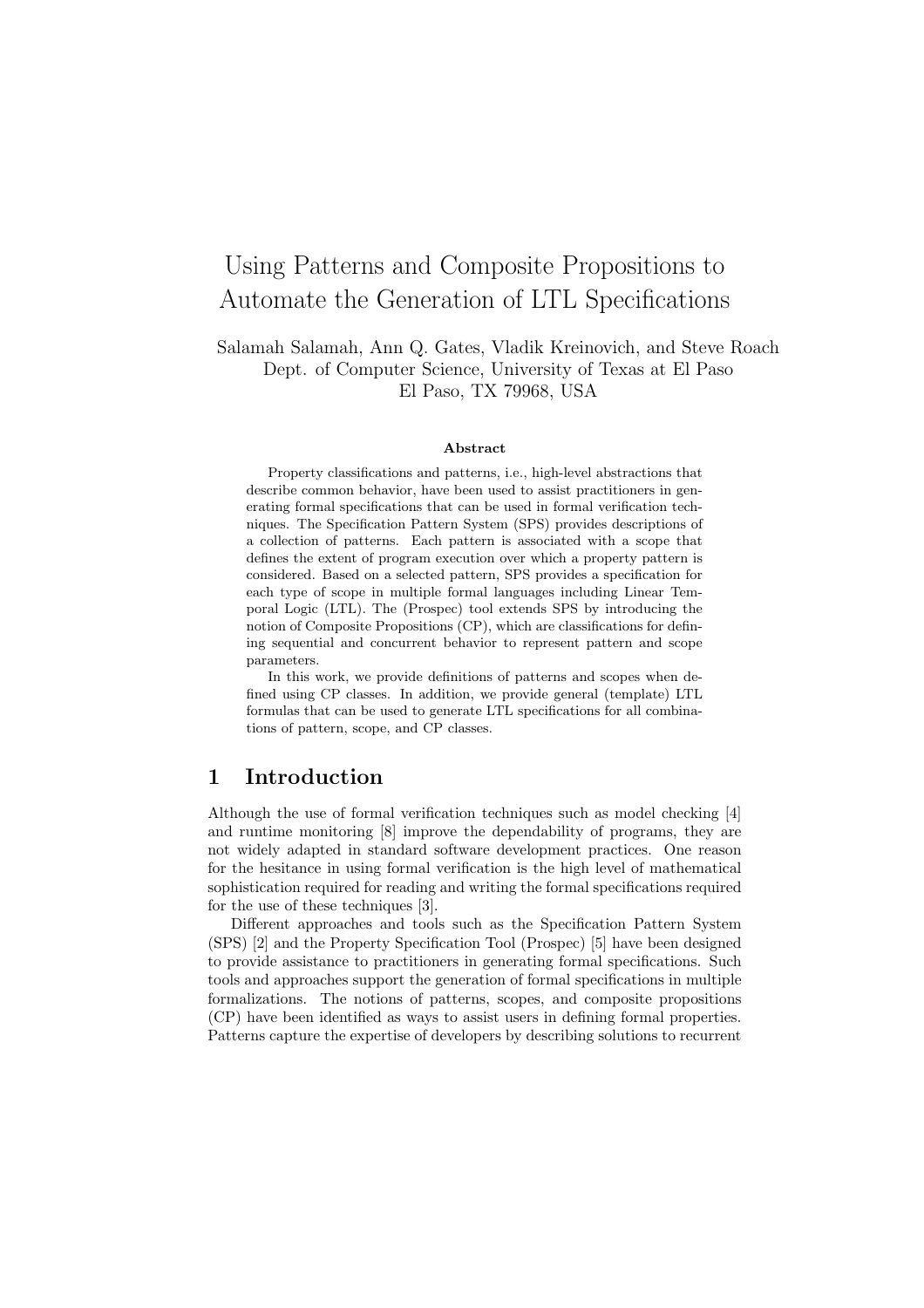problems. Scopes on the other hand, allow the user to define the portion of execution where a pattern is to hold.

The aforementioned tools take the user's specifications and provide formal specifications that matches the selected pattern and scope in multiple formalizations. SPS for example provides specifications in Linear Temporal Logic (LTL) and computational Tree Logic (CTL) among others. On the other hand, Prospec provides specifications in Future Interval Logic (FIL) and Meta-Event Definition Language (MEDL). These tools however, do not support the generation of specifications that use CP in LTL. The importance of LTL stems from its expressive power and the fact that it is widely used in multiple formal verification tools. This work provides a set of template LTL formulas that can be used to specify a wide range of properties in LTL.

The paper is organized as follows: Section 2 provides the background related information including description of LTL and the work that has been done to support the generation of formal specifications. Section 3 highlights the problems of generating formal specifications in LTL. Sections 4 and 5 provide the general formal definitions of patterns and scopes that use CP. Section 6 motivates the need for three new LTL operators to simplify the specifications of complex LTL formulas. Last, the general LTL template formulas for the different scopes are described followed by summary and future work.

## 2 Background

#### 2.1 Linear Temporal Logic

Linear Temporal Logic (LTL) is a prominent formal specification language that is highly expressive and widely used in formal verification tools such as the model checkers SPIN [4] and NUSMV [1]. LTL is also used in the runtime verification of Java programs [8].

Formulas in LTL are constructed from elementary propositions and the usual Boolean operators for *not*, and, or, imply (neg,  $\wedge$ ,  $\vee$ ,  $\rightarrow$ , respectively). In addition, LTL allows for the use of the temporal operators next  $(X)$ , eventually  $(\diamond)$ , always  $(\Box)$ , until,  $(U)$ , weak until  $(W)$ , and release  $(R)$ . In this work, we only use the first four of these operators. These formulas assume discrete time, i.e., states  $s = 0, 1, 2, \ldots$  The meaning of the temporal operators is straightforward. The formula XP holds at state s if P holds at the next state  $s + 1$ . PUQ is true at state s, if there is a state  $s' \geq s$  at which Q is true and, if s' is such a state, then P is true at all states  $s_i$  for which  $s \leq s_i < s'$ . The formula  $\circ P$  is true at state s if P is true at some state  $s' \geq s$ . Finally, the formula  $\Box P$  holds at state s if P is true at all moments of time  $s' \geq s$ . Detailed description of LTL is provided by Manna et al. [6].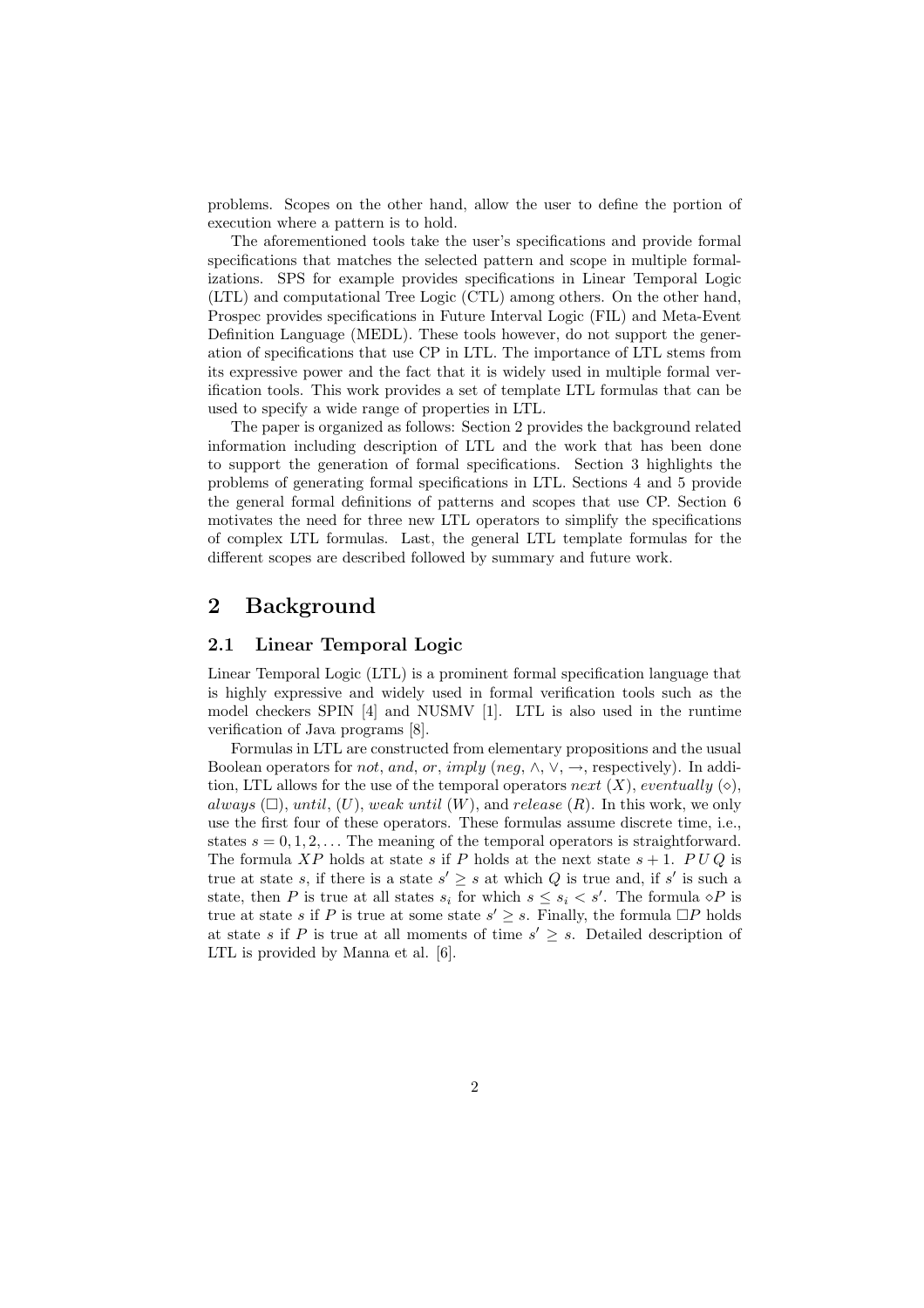#### 2.2 Specification Pattern System (SPS)

Writing formal specification, particularly those involving time, is difficult. The Specification Pattern System [2] provides patterns and scopes to assist the practitioner in formally specifying software properties. These patterns and scopes were defined after analyzing a wide range of properties from multiple industrial domains (i.e., security protocols, application software, and hardware systems). Patterns capture the expertise of developers by describing solutions to recurrent problems. Each pattern describes the structure of specific behavior and defines the pattern's relationship with other patterns. Patterns are associated with scopes that define the portion of program execution over which the property holds.

The main patterns defined by SPS are: Universality, Absence, Existence, Precedence, and Response. In SPS, each pattern is associated with a scope that defines the extent of program execution over which a property pattern is considered. There are five types of scopes defined in SPS: Global, Before R, After L, Between L And R, and After L Until R. A detailed description of these patterns and scopes can be found in Dewyer [2].

#### 2.3 Composite Propositions (CP)

The idea of CP was introduced by Mondragon et al. [5] to allow for patterns and scopes to be defined using multiple propositions. In practical applications, we often need to describe properties where one or more of the pattern or scope parameters are made of multiple propositions, i.e., composite propositions (CP). For example, the property that every time data is sent at state  $s_i$  the data is read at state  $s_1 \geq s_i$ , the data is processed at state  $s_2$ , and data is stored at state  $s_3$ , can be described using the  $Existence(P)$  pattern within the Between  $L$  and  $R$  scope. In this example  $L$  stands for "data is sent",  $R$  stands for 'date is stored' and  $P$  is composed of  $p_1$  and  $p_2$  (data is read and data is processed, respectively).

To describe such patterns, Mondragon et al. [5] extended SPS by introducing a classification for defining sequential and concurrent behavior to describe pattern and scope parameters. Specifically, the work formally described several types of CP classes and provided formal descriptions of these CP classes in LTL. Mondragon et al defined eight CP classes and described their semantics using LTL. The eight CP classes defined by that work are  $AtLeastOne_C$ ,  $AtLeastOne_E$ ,  $Parallel_C$ ,  $Parallel_E$ ,  $Consider_C$ , Consecutive<sub>E</sub>, Eventual<sub>C</sub>, and Eventual<sub>E</sub>. The subscripts C and E describe whether the propositions in the CP class are asserted as Conditions or Events respectively. A proposition defined as a condition holds in one or more consecutive states. A proposition defined as event means that there is an instant at which the proposition changes value in two consecutive states.

This work modified the LTL description of the CP classes  $AtLeastOne_E$ , Eventual<sub>C</sub>, and Eventual<sub>E</sub>. The work changed the the semantics of the  $AtLeastOne<sub>E</sub>$  class to one that is more consistent with the other CP classes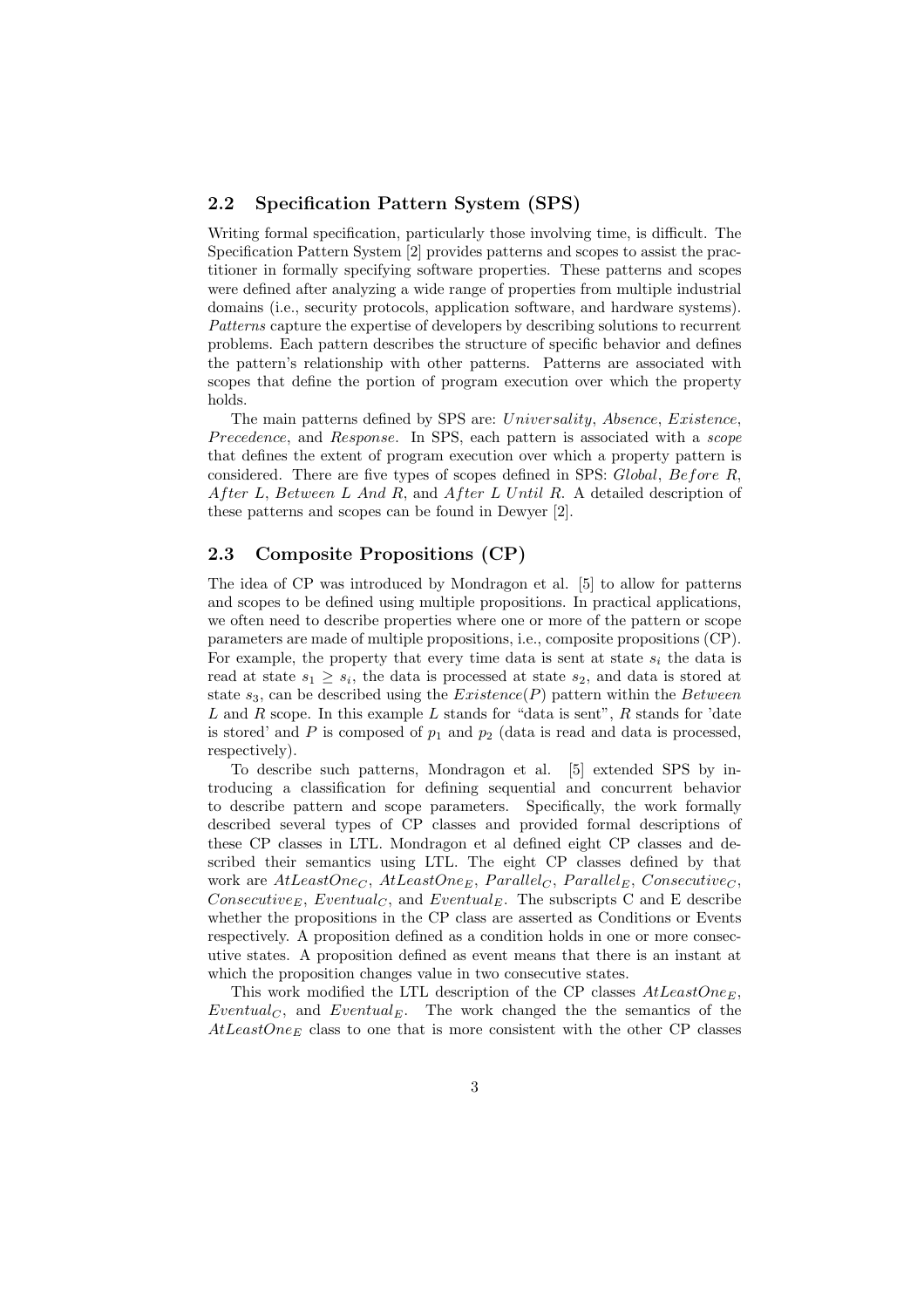Table 1: Description of CP Classes in LTL

| CP Class                 | LTL Description $(P^{LTL})$                                                                                                                                                         |
|--------------------------|-------------------------------------------------------------------------------------------------------------------------------------------------------------------------------------|
| AtLeastOne <sub>C</sub>  | $p_1 \vee \ldots \vee p_n$                                                                                                                                                          |
| $AtLeastOne_E$           | $(\neg p_1 \land \ldots \land \neg p_n) \land ((\neg p_1 \land \ldots \land \neg p_n) U (p_1 \lor \ldots \lor p_n))$                                                                |
| $Parallel_C$             | $p_1 \wedge \ldots \wedge p_n$                                                                                                                                                      |
| $Parallel_{E}$           | $(\neg p_1 \land \ldots \land \neg p_n) \land ((\neg p_1 \land \ldots \land \neg p_n) U (p_1 \land \ldots \land p_n))$                                                              |
| Consecutive <sub>C</sub> | $(p_1 \wedge X(p_2 \wedge (\ldots (\wedge Xp_n)) \ldots))$                                                                                                                          |
| $Consecutive_E$          | $(\neg p_1 \wedge \ldots \wedge \neg p_n) \wedge ((\neg p_1 \wedge \ldots \wedge \neg p_n) U(p_1 \wedge \neg p_2 \wedge \ldots \wedge \neg p_n \wedge X(p_2 \wedge \neg p_3 \wedge$ |
|                          | $\ldots \wedge \neg p_n \wedge X(\ldots \wedge X(p_{n-1} \wedge \neg p_n \wedge Xp_n))\ldots))$                                                                                     |
| $Eventual_C$             | $(p_1 \wedge X(\neg p_2 U(p_2 \wedge X(\ldots \wedge X(\neg p_{n-1} U(p_{n-1} \wedge X(\neg p_n U p_n))))\ldots))))$                                                                |
| $Eventual_F$             | $(\neg p_1 \land \ldots \land \neg p_n) \land ((\neg p_1 \land \ldots \land \neg p_n) U (p_1 \land \neg p_2 \land \ldots \land \neg p_n \land ((\neg p_2 \land \ldots \land$        |
|                          | $\neg p_n) U (p_2 \wedge \neg p_3 \wedge \ldots \wedge \neg p_n \wedge (\ldots \wedge (p_{n-1} \wedge \neg p_n \wedge (\neg p_n U p_n)) \ldots))))$                                 |

of type  $E$ . The LTL description of the other two CP classes were modified to a semantically equivalent LTL formulas. Table 1. provides the semantics of the CP classes used in this paper in LTL.

## 3 Problem With Direct Substitution

Although SPS provides LTL formulas for basic patterns and scopes (ones that use single, "atomic", propositions to define L, R, P, and Q) and Mondragon et al. provided LTL semantics for the CP classes as described in Table 1., in most cases it is not adequate to simply substitute the LTL description of the CP class into the basic LTL formula for the pattern and scope combination. Consider the following property: "The delete button is enabled in the main window only if the user is logged in as administrator and the main window is invoked by selecting it from the Admin menu.". This property can be described using the  $Existence(Eventual_C (p_1, p_2))$   $Before(r)$  where  $p_1$  is "the user logged in as an admin",  $p_2$  is "the main window is invoked", and r is "the delete button is enabled". As mentioned above, the LTL formula for the  $Existence(P) Before(R)$  is " $(\Box \neg R) \vee (\neg R U (P \wedge \neg R))$ ", and the LTL formula for the CP class  $Eventual_C$ , as described in Table 1, is  $(p_1 \wedge X(\neg p_2 U p_2))$ . By replacing P by  $(p_1 \wedge X(\neg p_2 U p_2))$  in the formula for the pattern and scope, we get the formula: " $(\Box \neg R) \vee (\neg R U ((p_1 \wedge X (\neg p_2 U p_2)) \wedge \neg R))$ " This formula however, asserts that either  $R$  never holds or  $R$  holds after the formula  $(p_1 \wedge X(\neg p_2 U p_2))$  becomes true. In other words, the formula asserts that it is an acceptable behavior if R ("the delete button is enabled") holds after  $p_1$ ("the user logged in as an admin") holds and before  $p_2$  ("the main window is invoked") holds, which should not be an acceptable behavior.

As seen by the above example, the temporal nature of LTL and its operators means that direct substitution could lead to the description of behaviors that do not match the actual intent of the specifier. For this reason, it is necessary to provide abstract LTL formulas that can be used as templates for the generation of LTL specifications for all patterns, scopes, and CP classes combinations, which is the goal of this paper.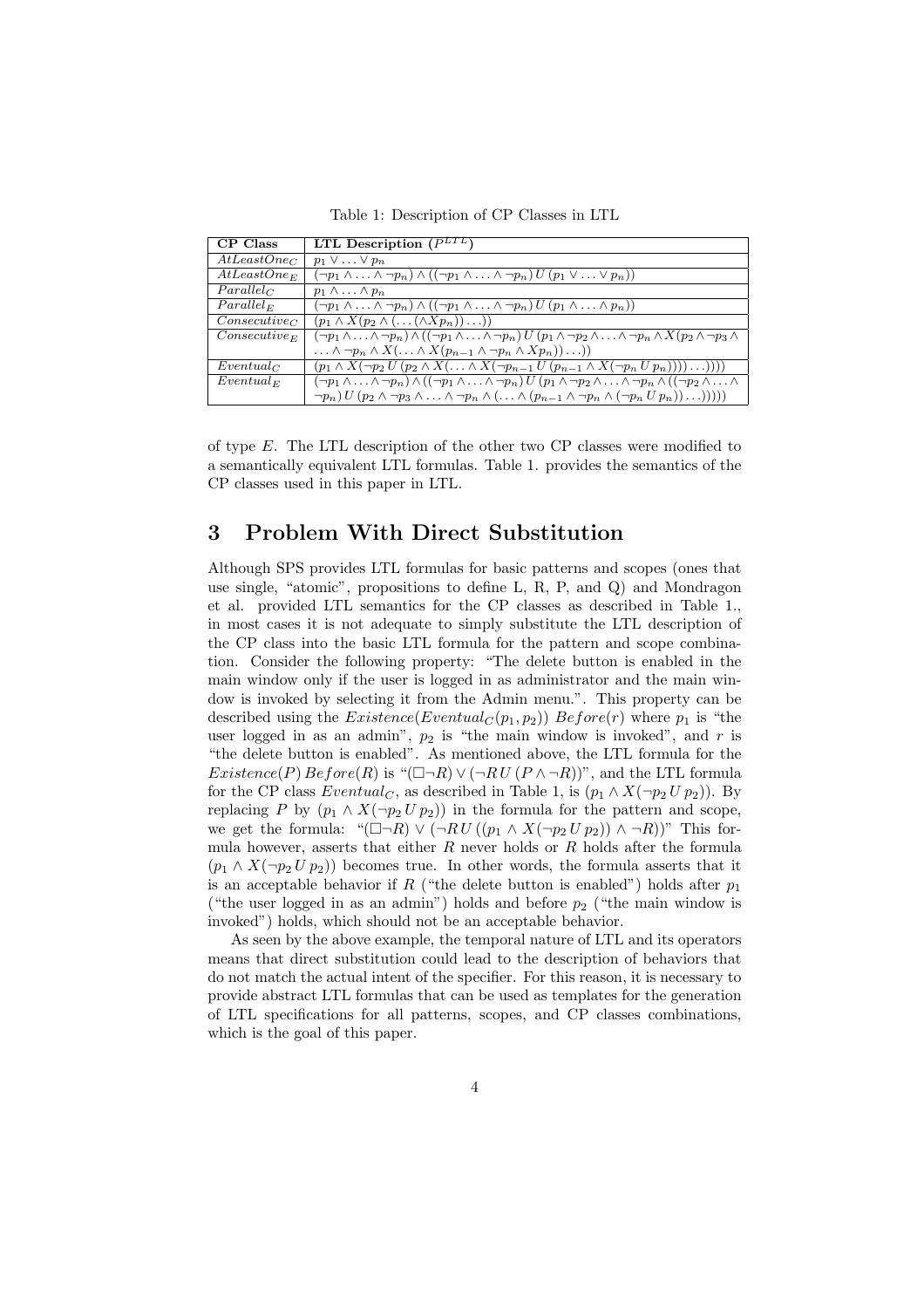# 4 Patterns Defined With Composite Propositions

As we mentioned in Section 2.2, Dwyer et al. defined the notions of patterns and scopes to assist in the definition of formal specifications. Patterns provide common solutions to recurring problems, and scopes define the extent of program execution where the pattern is evaluated. In this work we are concerned with the following patterns: the absence of  $P$ , the existence of  $P$ ,  $Q$  precedes P, Q strictly precedes P, and Q responds to P.

Note that the strict precedence pattern was defined by Mondragon et al. [5], and it represents a modification of the precedence pattern as defined by Dwyer et al. The following subsections describe these patterns when defined using single and composite propositions.

The absence of  $P$  means that the (single or composite) property  $P$  never holds, i.e., for every state s,  $P$  does not hold at s. In the case of CP classes, this simply means that  $P^{LTL}$  (as defined in Table 1 for each CP class) is never true. The LTL formula corresponding to the absence of  $P$  is:

 $\Box\neg P^{LTL}$ 

The existence of  $P$  means that the (single or composite) property  $P$  holds at some state  $s$  in the computation. In the case of CP classes, this simply means that  $P^{LTL}$  is true at some state of the computation. The LTL formula corresponding to the existence of  $P$  is:

 $\diamond P^{LTL}$ 

For single proposition, the meaning of "precedes", "strictly precedes", and "responds" is straightforward. To extend the meanings of these patterns to ones defined using CP, we need to explain what "after" and "before" mean for the case of CP. While single propositions are evaluated in a single state, CP, in general, deal with a sequence of states or a time interval (this time interval may be degenerate, i.e., it may consist of a single state). Specifically, for every CP  $P = T(p_1, \ldots, p_n)$ , there is a beginning state  $b_P$  – the first state in which one of the propositions  $p_i$  becomes true, and an ending state  $e_P$  – the first state in which the condition T is fulfilled. For example, for  $Consecutive<sub>C</sub>$ , the ending state is the state  $s+(n-1)$  when the last statement  $p_n$  holds; for  $AtLeastOne<sub>C</sub>$ , the ending state is the same as the beginning state  $-$  it is the first state when one of the propositions  $p_i$  holds for the first time.

For each state s and for each CP  $P = T(p_1 \ldots, p_n)$  that holds at this state s, we will define the beginning state  $b_P(s)$  and the ending state  $e_P(s)$ . The following is a description of  $b<sub>P</sub>$  and  $e<sub>P</sub>$  for the CP classes of types condition and event defined in Table 1 (to simplify notations, wherever it does not cause confusion, we will skip the state s and simply write  $b_P$  and  $e_P$ ):

• For the CP class  $P = AtLeastOne_C(p_1, \ldots, p_n)$  that holds at state s, we take  $b_P(s) = e_P(s) = s$ .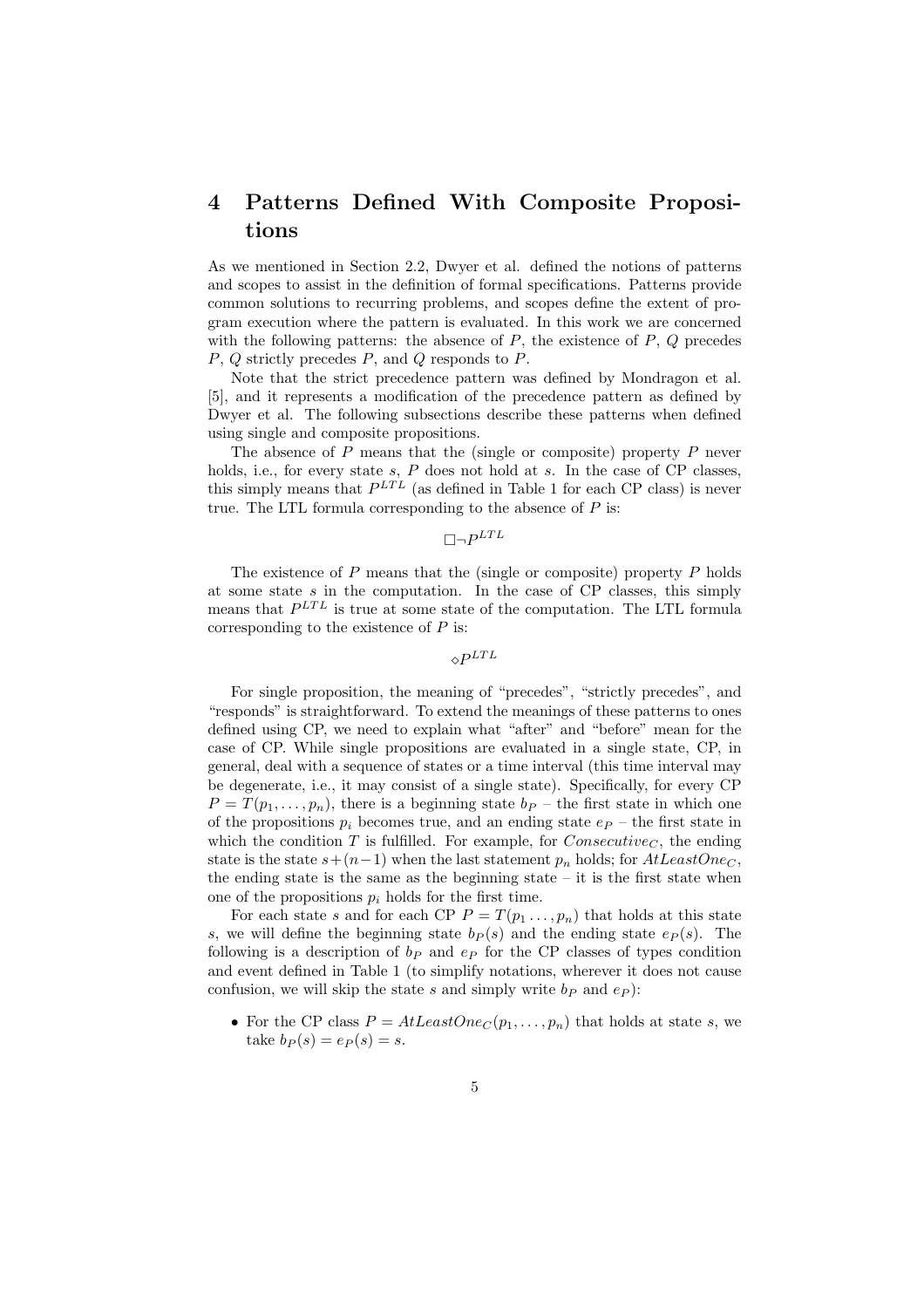- For the CP class  $P = AtLeastOne_E(p_1, \ldots, p_n)$  that holds at state s, we take, as  $e_P(s)$ , the first state  $s' > s$  at which one of the propositions  $p_i$ becomes true and we take  $b_P(s) = (e_P(s) - 1)$ .
- For the CP class  $P = Parallel_C(p_1, \ldots, p_n)$  that holds at state s, we take  $b_P(s) = e_P(s) = s.$
- For the CP class  $P = Parallel_E(p_1, \ldots, p_n)$  that holds at state s, we take, as  $e_P(s)$ , the first state  $s' > s$  at which all the propositions  $p_i$  become true and we take  $b_P(s) = (e_P(s) - 1)$ .
- For the CP class  $P = Consecutive_C(p_1, \ldots, p_n)$  that holds at state s, we take  $b_P(s) = s$  and  $e_P(s) = s + (n - 1)$ .
- For the CP class  $P = \text{Consecutive}_E(p_1, \ldots, p_n)$  that holds at state s, we take, as  $b_P(s)$ , the last state  $s' > s$  at which all the propositions were false and in the next state the proposition  $p_1$  becomes true, and we take  $e_P(s) = s' + (n).$
- For the CP class  $P = Eventually(p_1, \ldots, p_n)$  that holds at state s, we take  $b_P(s) = s$ , and as  $e_P(s)$ , we take the first state  $s_n > s$  in which the last proposition  $p_n$  is true and the previous propositions  $p_2, \ldots, p_{n-1}$  were true at the corresponding states  $s_2, \ldots, s_{n-1}$  for which  $s \lt s_2 \lt \ldots \lt$  $s_{n-1} < s_n$ .
- For the CP class  $P = Eventual_E(p_1, \ldots, p_n)$  that holds at state s, we take as  $b_P(s)$ , the last state state  $s_1$  at which all the propositions were false and in the next state the first proposition  $p_1$  becomes true, and as  $e_P(s)$ , the first state  $s_n$  in which the last proposition  $p_n$  becomes true.

Using the notions of beginning and ending states, we can give a precise definitions of the Precedence, Strict Precedence, and Response patterns with Global scope:

**Definition 1** Let P and Q be  $CP$  classes. We say that Q precedes P if once P holds at some state s, then Q also holds at some state s' for which  $e_Q(s') \leq$  $b_P(s)$ . This simply indicates that Q precedes P iff the ending state of Q is the same as the beginning state of  $P$  or it is a state that happens before the beginning state of P.

**Definition 2** Let P and Q be CP classes. We say that Q strictly precedes P if once  $P$  holds at some state  $s$ , then  $Q$  also holds at some state  $s'$  for which  $e_Q(s') < b_P(s)$ . This simply indicates that Q strictly precedes P iff the ending state of Q is a state that happens before the beginning state of P.

**Definition 3** Let P and Q be CP classes. We say that Q responds to P if once  $P$  holds at some state  $s$ , then  $Q$  also holds at some state  $s'$  for which  $b_Q(s') \geq e_P(s)$ . This simply indicates that Q responds to P iff the beginning state of  $Q$  is the same as the ending state of  $P$  or it is a state that follows the ending state of P.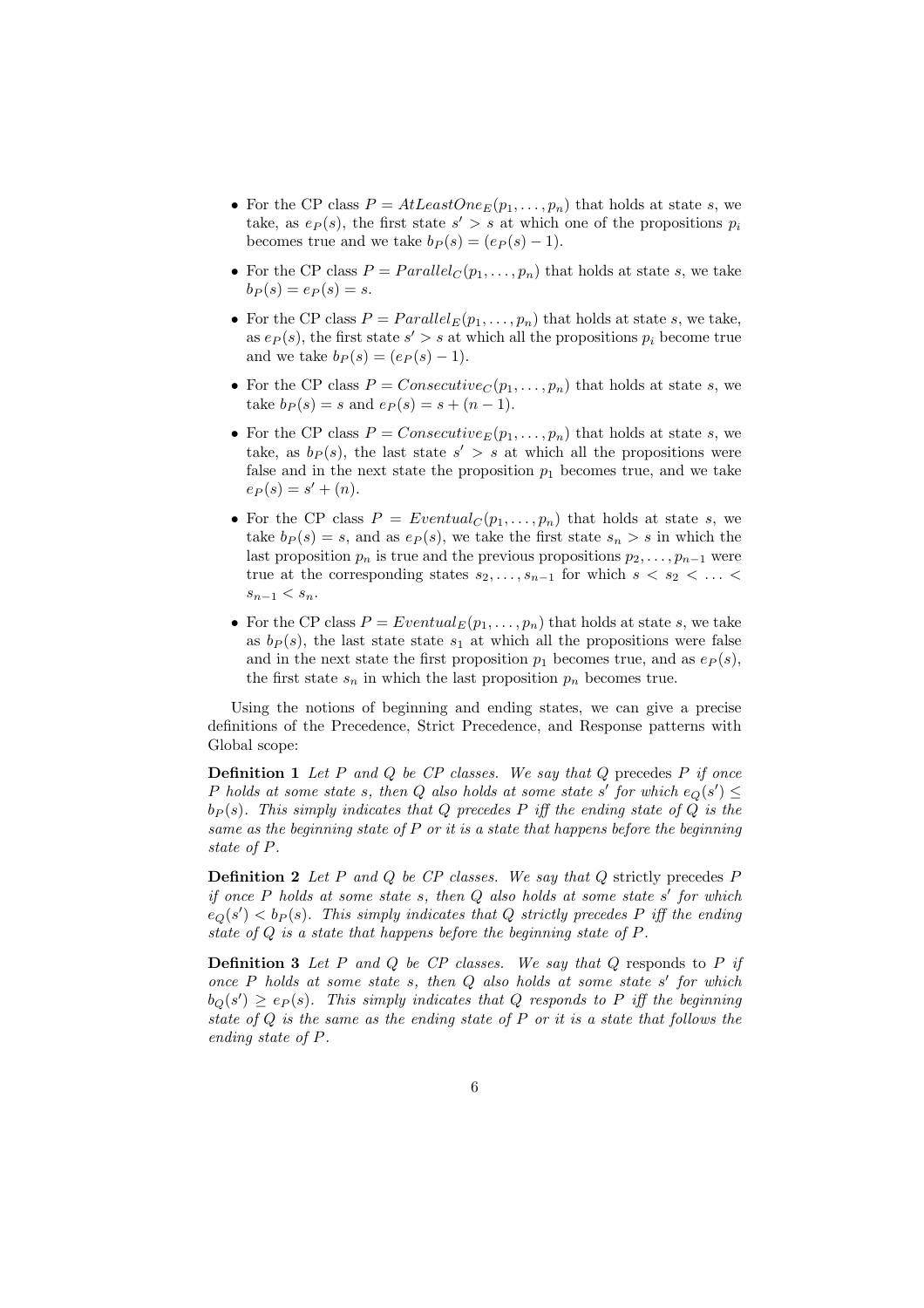# 5 Non-Global Scopes Defined With Composite Propositions

So far we have discussed patterns within the "Global" scope. In this Section, we provide a formal definition of the other scopes described in Section 2.2.

We start by providing formal definitions of scopes that use CP as their parameters.<sup>1</sup>

- For the "Before  $R$ " scope, there is exactly one scope the interval  $[0, b_R(s_f))$ , where  $s_f$  is the first state when R becomes true. Note that the scope contains the state where the computation starts, but it does not contain the state associated with  $b_R(s_f)$ .
- For the scope "After  $L$ ", there is exactly one scope the interval  $[e_L(s_f),\infty)$ , where  $s_f$  is the first state in which L becomes true. This scope, includes the state associated with  $e_L(s_f)$ .
- For the scope "Between L and R", a scope is an interval  $[e_L(s_L), b_R(s_R)]$ , where  $s_L$  is the state in which L holds and  $s_R$  is the first state  $> e_L(s_L)$ when  $R$  becomes true. The interval contains the state associated with  $e_L(s_L)$  but not the state associated with  $b_R(s_R)$ .
- For the scope "After L Until  $R$ ", in addition to scopes corresponding to "Between L and R", we also allow a scope  $[e_L(s_L), \infty)$ , where  $s_L$  is the state in which L holds and for which R does not hold at state  $s > e_L(s_L)$ .

Using the above definitions of scopes made up of CP, we can now define what it means for a CP class to hold within a scope.

**Definition 4** Let  $P$  be a  $CP$  class, and let  $S$  be a scope. We say that  $P$  s-holds (meaning, P holds in the scope S) in S if  $P^{LTL}$  holds at state  $s_p \in S$  and  $e_P(s_P) \in S$  (i.e. ending state  $e_P(s_p)$  belongs to the same scope S).

Table 3 provides a formal description of what it means for a pattern to hold within a scope.

## 6 Need for New Operations

To describe LTL formulas for the patterns and scopes with CP, we need to define new "and" operations. These operations will be used to simplify the specification of the LTL formulas in Section 7.

In non-temporal logic, the formula  $A \wedge B$  simply means that both A and B are true. In particular, if we consider a non-temporal formula A as a particular case of LTL formulas, then A means simply that the statement A holds at the

<sup>1</sup>These definitions use the notion of beginning state and ending state as defined in Section 4.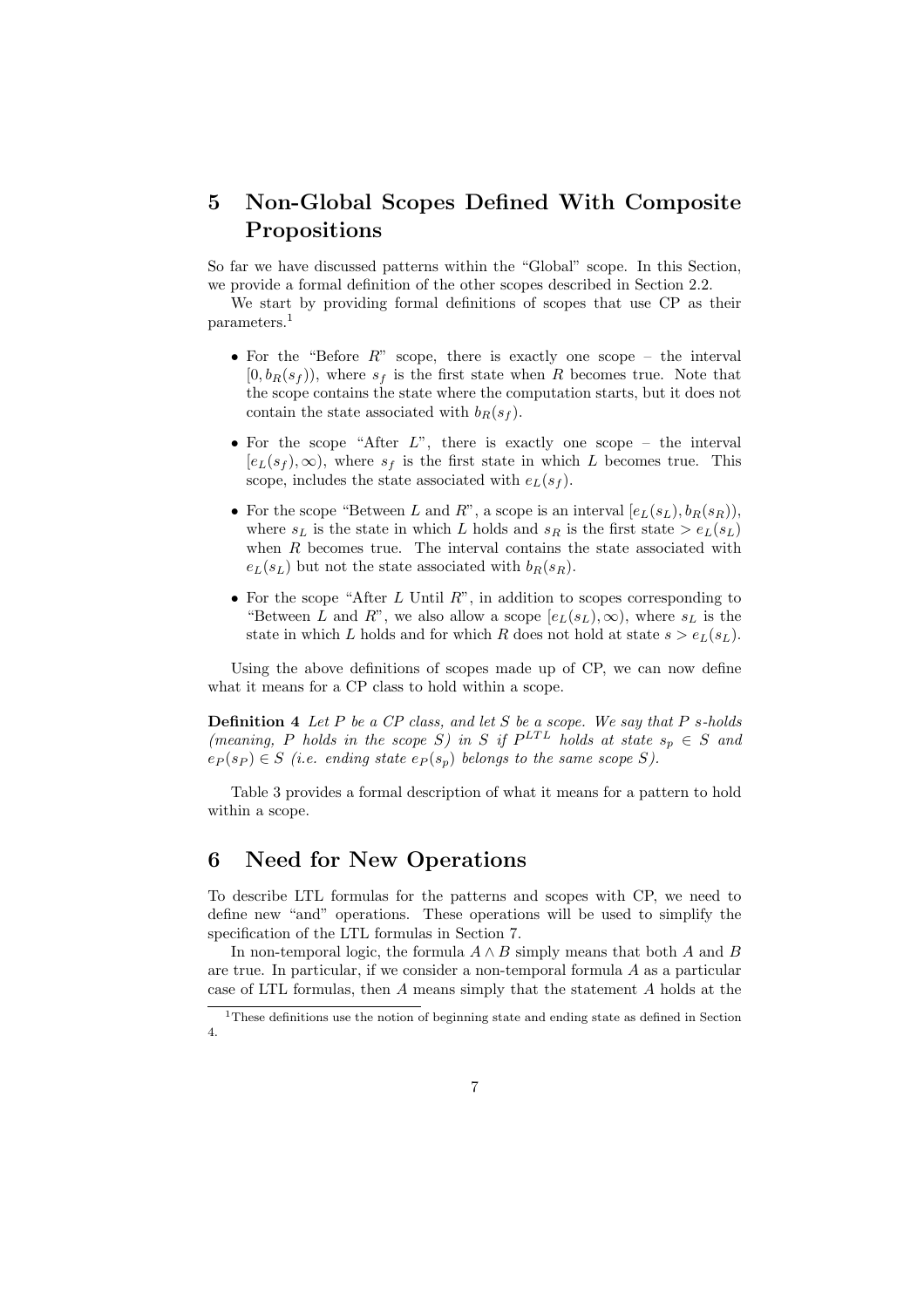Table 2: Description of Patterns Within Scopes

| Pattern    | Description                                                                        |
|------------|------------------------------------------------------------------------------------|
| Existence  | We say that there is an existence of P within a scope S if P s-holds at some       |
|            | state within this scope.                                                           |
| Absence    | We say that there is an <i>absence of P within a scope S</i> if P never s-holds at |
|            | any state within this scope.                                                       |
| Precedence | We say that Q precedes P within the scope s if once $P$ s-holds at some state      |
|            | s, then Q also s-holds at some state s' for which $e_Q(s') \leq b_P(s)$ .          |
| Strict     | We say that Q strictly precedes P within the scope s if once P s-holds at          |
| Precedence | some state s, then Q also s-holds at some state s' for which $e_O(s') < b_P(s)$ .  |
| Response   | We say that $Q$ responds to P within the scope s if once P s-holds at some         |
|            | state s, then Q also s-holds at some state s' for which $b_O(s') \geq e_P(s)$ .    |

given state, and the formula  $A \wedge B$  means that both A and B hold at this same state.

In general a LTL formula  $A$  holds at state  $s$  if some "subformulas" of  $A$ hold in s and other subformulas hold in other states. For example, the formula  $p_1 \wedge Xp_2$  means that  $p_1$  holds at the state s while  $p_2$  holds at the state s+1; the formula  $p_1 \wedge X \diamond p_2$  means that  $p_1$  holds at state s and  $p_2$  holds at some future state  $s_2 > s$ , etc. The statement  $A \wedge B$  means that different subformulas of A hold at the corresponding different states but B only holds at the original state s. For patterns involving CP, we define an "and" operation that ensures that B holds at all states in which different subformulas of A hold. For example, for this new "and" operation,  $(p_1 \wedge Xp_2)$  and B would mean that B holds both at the state s and at the state s+1 (i.e. the correct formula is  $(p_1 \wedge B \wedge X(p_2 \wedge B))$ ). Similarly,  $(p_1 \wedge X \diamond p_2)$  and B should mean that B holds both at state s and at state  $s_2 > s$  when  $p_2$  holds. In other words, we want to state that at the original state s, we must have  $p_1 \wedge B$ , and that at some future state  $s_2 > s$ , we must have  $p_2 \wedge B$ . This can be described as  $(p_1 \wedge B) \wedge X \diamond (p_2 \wedge B)$ .

To distinguish this new "and" operation from the original LTL operation ∧, we will use a different "and" symbol & to describe this new operation. However, this symbol by itself is not sufficient since people use & in LTL as well; so, to emphasize that our "and" operation means "and" applied at several different moments of time, we will use a combination  $\&_r$  of several  $\&$  symbols.

In addition to the  $A \&_{r}$ , B operator, we will also need two more operations:

- The new operation  $A \& B$  will indicate that B holds at the *last* of Arelevant moments of time.
- The new operation  $A \&_{-l} B$  will indicate that B holds at the all A-relevant moments of time except for the last one.

For the lack of space, this paper does not include the detailed description of these new LTL operators. The formal descriptions of these LTL operators along with examples of their use is provided by Salamah [7].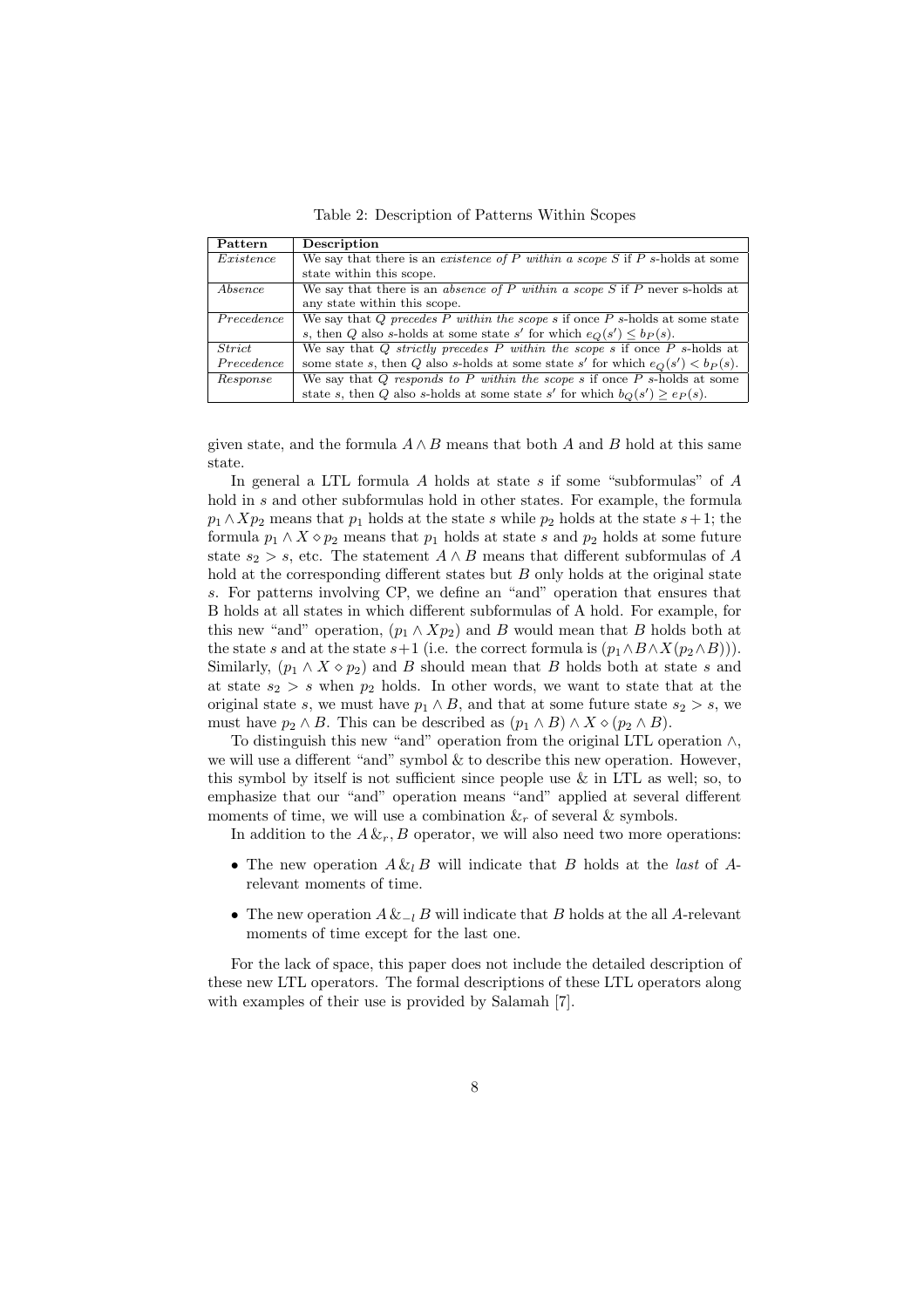# 7 General LTL Formulas for Patterns and Scopes With CP

Using the above mentioned new LTL operators, this work defined template LTL formulas that can be used to define LTL specifications for all pattern/scope/CP combinations. The work defined three groups of templates; templates to generates formulas for the Global scope, templates to generate formulas for the BeforeR scope, and templates to generate formulas for the remaining scopes. The templates for these remaining scopes use the templates for the Global and BeforeR scopes. For the lack of space, we show an example template LTL formula from each of these three groups. The remaining templates are available in Salamah [7].

An example of a template LTL formula within the Global scope, is the template LTL formula for  $Q$  Responds to  $P$ :

$$
\bullet \ \Box (P^{LTL} \rightarrow (P^{LTL} \& \circ Q^{LTL}))
$$

An example of a template LTL formula within the Before R scope, is the template LTL formula for  $Q$  P recedes  $P_C$  Before  $R_C$ :

 $\bullet$   $(\diamond R^{LTL}) \rightarrow ((\neg (P^{LTL} \& \neg R^{LTL})) U ((Q^{LTL} \& \neg P^{LTL}) \vee R^{LTL}))$ 

Finally, template formulas for the three remaining scopes can be constructed based on the templates for the Global and BeforeR scopes. The formulas for the  $After L$  scope can be built using the formulas for the  $Global$  scope as follows:

$$
\bullet \ \neg((\neg L^{LTL}) \, U \, (L^{LTL} \& \, {}_l \neg \mathcal{P}_G^{LTL}))
$$

This means that for any pattern, the formula for this pattern within the  $ASfter L$  scope can be generated using the above formula and simply substituting the term  $\mathcal{P}_G^{LTL}$  by the formula for that pattern within the *Global* scope.

In these examples and the remaining templates, the subscripts C and E attached to each CP indicates whether the CP class is of type condition or event, respectively. In the case where no subscript is provided, then this indicates that the type of the CP class is irrelevant and that the formula works for both types of CP classes.

## 8 Summary and Future Work

The work in this paper provided formal descriptions of the different composite propositions (CP) classes defined by Mondragon et al. [5]. In addition, we formally described the patterns and scopes defined by Dweyer et al. [2] when using CP classes. The main contribution of the paper is defining general LTL formulas that can be used to generate LTL specifications of properties defined by patterns, scopes, and CP classes. The general LTL formulas for the Global